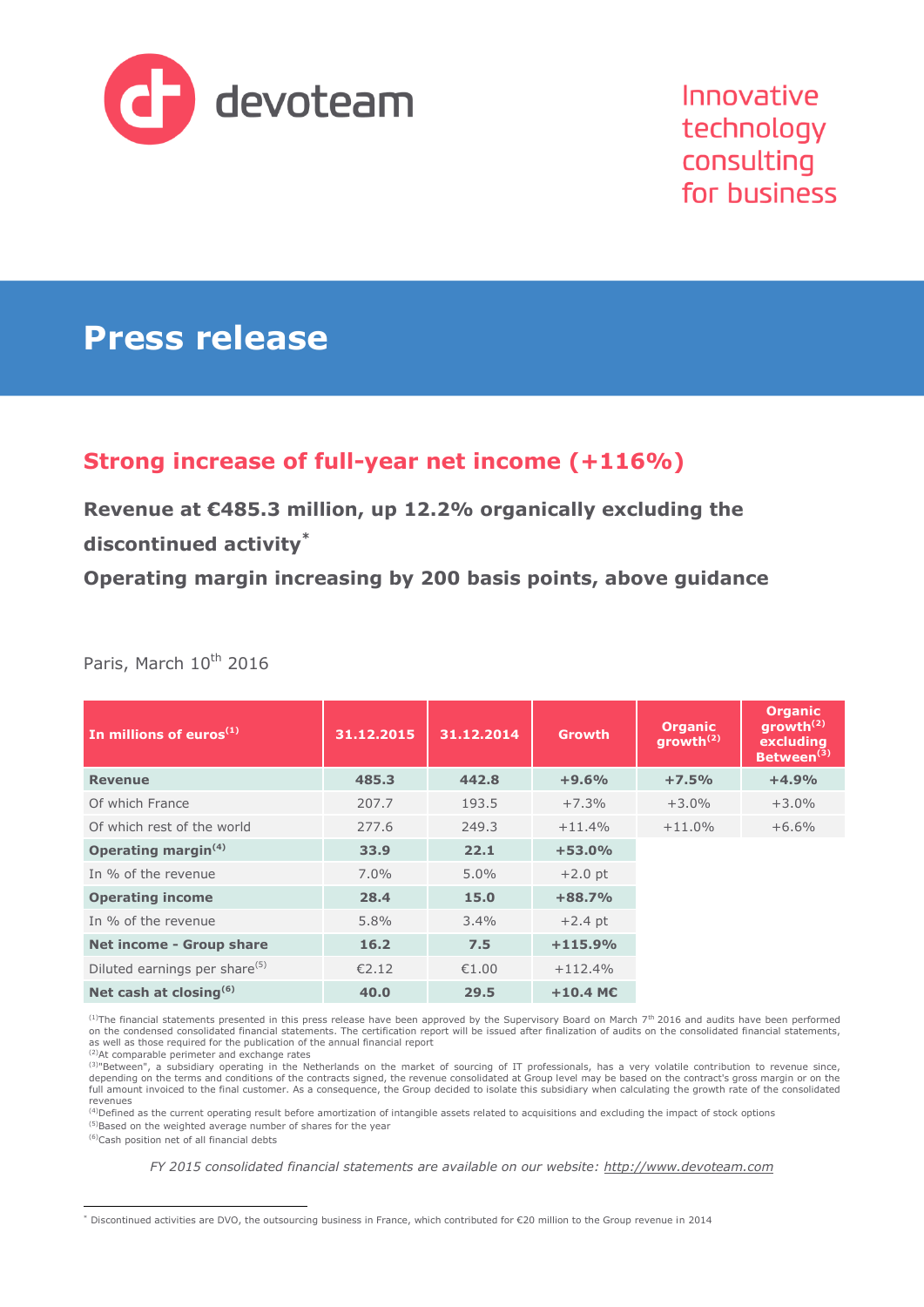Devoteam (Euronext Paris: DVT) announced full-year revenues for the year ended December 31<sup>st</sup> 2015 of  $\epsilon$ 485.3 million, which was above previous guidance. This represented growth of 12.2% organically, excluding the discontinued activity of outsourcing business in France, using constant assumptions about perimeter and exchange rates.

Operating margin stood at €33.9 million, representing 7.0% of the revenue in 2015. This compared to  $E$ 22.1 million, representing 5.0% of the revenue in the prior year. This represented volume growth of 53.0% representing an increase equivalent to 2% of the revenue.

Net income attributable to the shareholders of Devoteam S.A. amounted to  $\epsilon$ 16.2 million, versus €7.5 million last year, a 115.9% increase.

Stanislas de Bentzmann, co-CEO of Devoteam, commented on these results:

*"For the second year in a row, our annual results are significantly above target and show a strong acceleration in margins and organic growth. This great financial performance substantiates our strategy based on three pillars:*

- *Operational excellence*
- *Acceleration in innovative and Digital offers*
- *Proactive M&A policy to accelerate our gain of market share in the Digital and Cloud and exit non-core assets"*

### **Results for the year 2015**

The 2015 consolidated **revenue** amounted to €485.3 million, exceeding Group objectives. This represented growth of 12.2% organically, excluding the discontinued activity of the outsourcing business in France, using constant assumptions about perimeter and exchange rates.

In respect of the fourth quarter, the Group generated revenue growth of 16.1% on a likefor-like comparison with the prior year, excluding the discontinued activity<sup>\*</sup>. In France, the organic revenue growth for the last quarter stood at 4.8% and 16.0% when excluding the impact of the outsourcing business in France, on a like-for-like comparison with the prior year. This resulted from the strong development of the digital activities such as the integration of the Google solutions, the transformation projects, the consulting for user

 $\overline{a}$ Discontinued activities are DVO, the outsourcing business in France, which contributed for €20 million to the Group revenue in 2014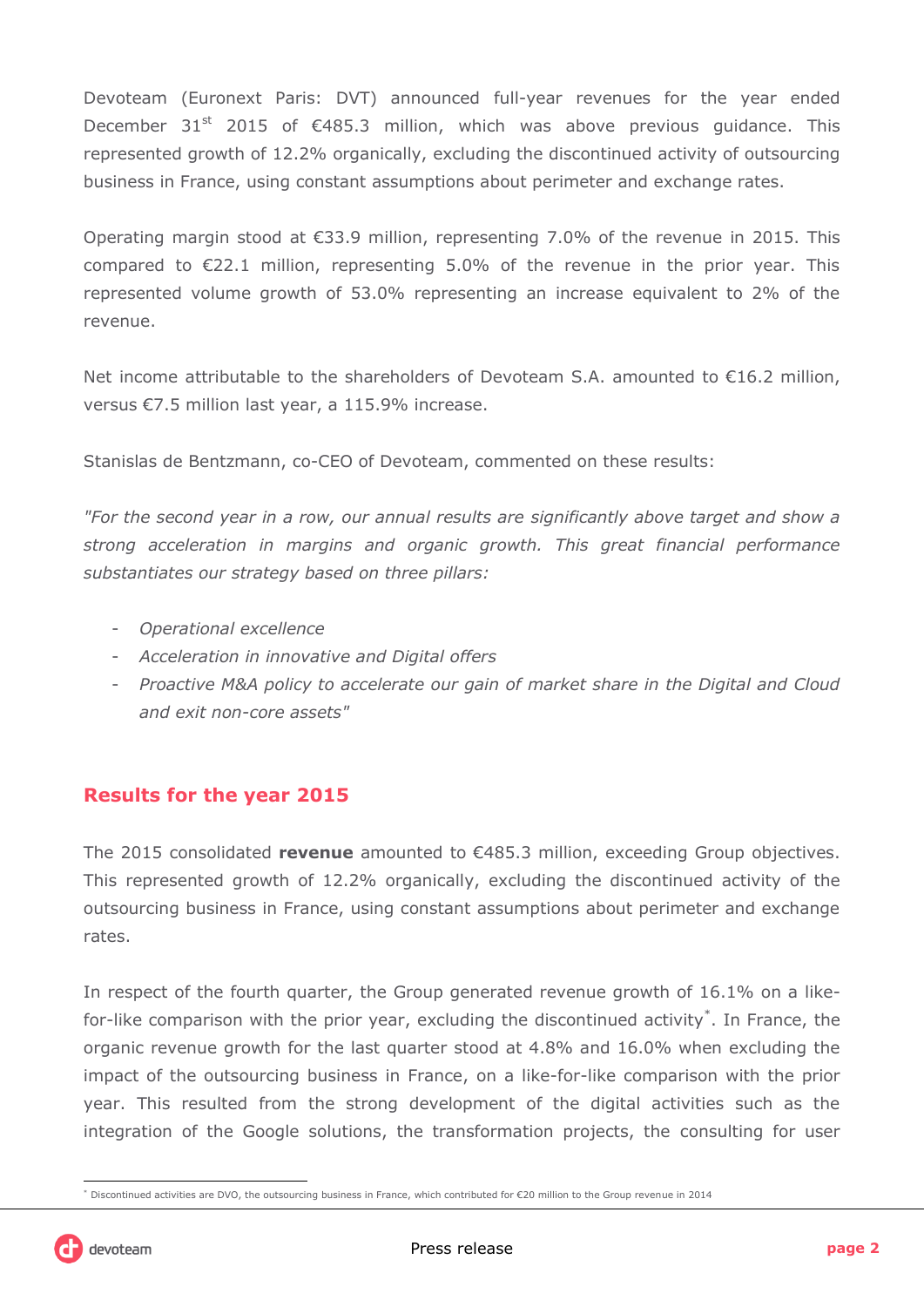interfaces or project management activities. In the Rest of the World, positive growth in Belgium, Germany, Denmark and Spain contributed significantly to a 7.2% organic growth for the last quarter when excluding Between, on a like-for-like comparison with the prior year.

The **operating margin**, defined as the current operating result before amortization of intangible assets related to acquisitions and excluding the impact of stock options, is €33.9 million in 2015, representing 7.0% of the revenue, compared with €22.1 million and 5.0% of the revenue in 2014. The improved performance, equivalent to 2% of the revenue, is principally due to a visible improvement of the project margins and a higher utilization of the resources.

The **operating result** was €28.4 million and included non-recurring expenses up to €5.5 million. It consisted of €3.8 million of restructuring costs, mainly in France, Belgium and Poland, of M&A impacts for €0.9 million (loss on disposal and amortization of intangible assets from acquisitions) and of €0.8 million of impairment in respect to Devoteam Morocco.

The **financial result** showed a €1.3 million expense (versus -€0.2 million in 2014) due to the interest expenses on the bond issue completed in July 2015 and the depreciation of the financial assets of divested entities and associates.

**Tax expenses** amounted to €8.6 million. It represented 32% of the profit before tax versus 42% the year before, due to the additional recognition of tax assets in France and in Germany.

The **net income** was €18.6 million, against €8.6 million last year, of which €16.2 million attributable to the shareholders of Devoteam S.A. The diluted earnings per share grew 112.4% to €2.12.

On December 31<sup>st</sup> 2015, the **net cash** of the Group amounted to  $\epsilon$ 40 million, increasing by more than  $\epsilon$ 10 million compared to December 31<sup>st</sup> 2014. The variation included a  $\epsilon$ 20.5 million operating cash flow, a -€5.5 million investment cash flow and a -€4.8 million financing cash flow.

The detail of the net cash is presented in the appendix of this press release.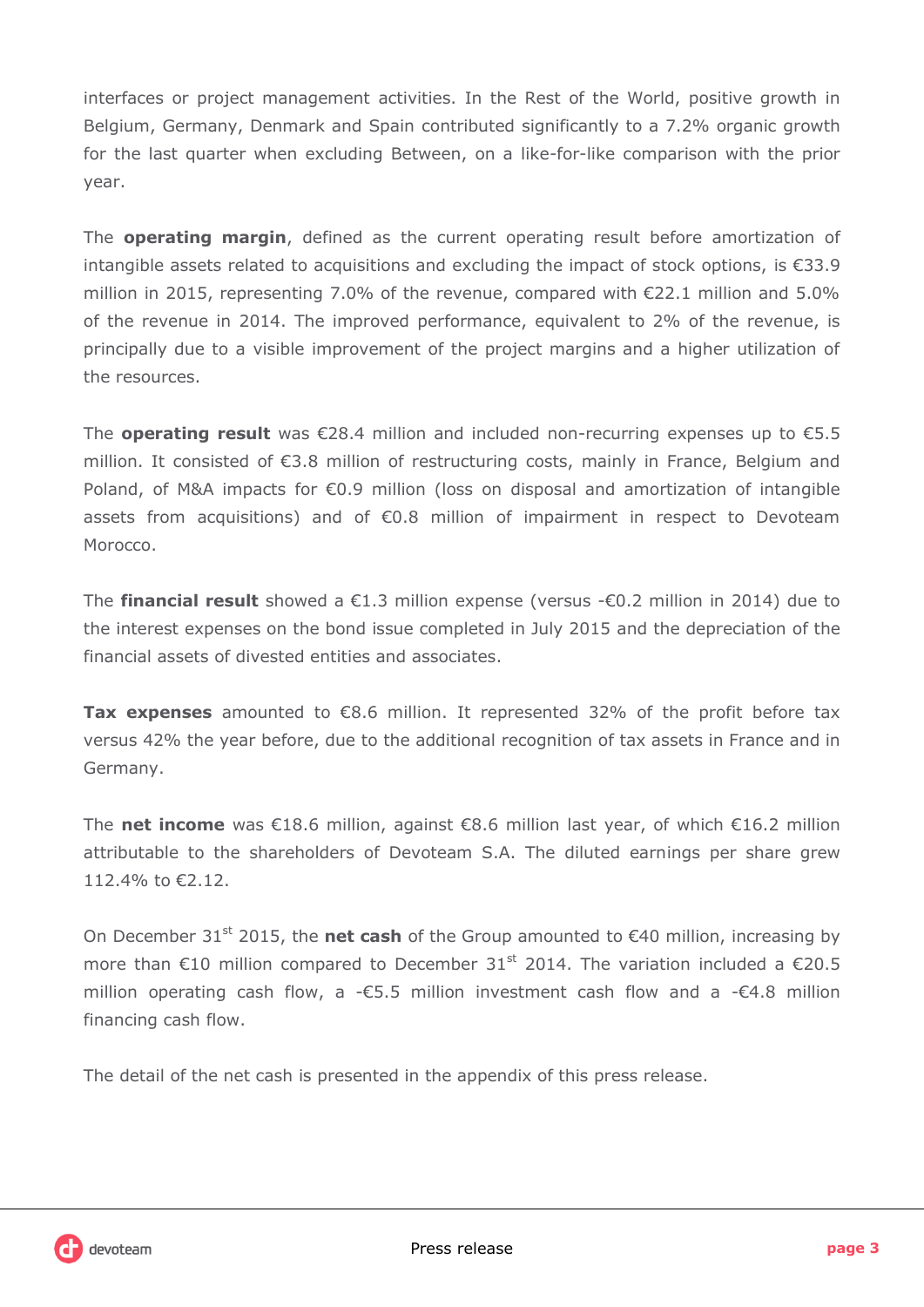### **Headcount and utilization rate**

On December 31<sup>st</sup> 2015, the Group employed 3 957 people compared to 3 619 people on September 30<sup>th</sup> 2015. The fourth quarter benefited from 49 net incomers and the entry into the perimeter of Drago and myG, consolidated as of October  $1<sup>st</sup>$  2015. Over the year 2015, the Group showed an increase in headcount of 304 people.

The ratio of billable headcount to total headcount improved at 85.0%, excluding the outsourcing activity, compared to 84.2% the year before.

The Group showed an improvement of the utilization rate of internal resources<sup>\*</sup> excluding divestments. It stood at 84.4% for 2015 compared to 83.6% in 2014.

| $\,$ Utilization rate of internal resources, excluding divested entities $^*$ $\,$ |       |       |       |       |                                                                                 |       |       |       |       |
|------------------------------------------------------------------------------------|-------|-------|-------|-------|---------------------------------------------------------------------------------|-------|-------|-------|-------|
|                                                                                    |       |       |       |       | 01 2014 02 2014 03 2014 04 2014 FY 2014 01 2015 02 2015 03 2015 04 2015 FY 2015 |       |       |       |       |
| 82.2%                                                                              | 83.6% | 84.5% | 84.2% | 83.6% | $83.2\%$                                                                        | 84.6% | 85.0% | 84.8% | 84.4% |

\*In 2015, the divested entities include Exa ECS. In 2014, it also includes AuSystems Italy, CRM Poland and Devoteam Sweden<br>Note - Compared to the previous releases, some changes have been done to the calculation of the rat

the analysis and a reclassification of consultants has been done for Devoteam Netherlands. The rates in the chart are presented with the same methodology of calculation

# **2016 outlook**

When taking into account stable economic environment and exchange rates, the Group aims at achieving revenues between €525 and €535 million.

The operating margin should keep on improving and should stand above 7.5% of the revenue, despite the dilutive effect on the rate of the operating margin resulting from the extensive growth of the broker activity.

### **Dividend and 2016 financial calendar**

A dividend of 0.50 euro per share related to the year 2015 will be proposed to next Shareholders' meeting on June  $17<sup>th</sup>$  2016.

|                           | <b>Press release after market closed</b> |                      | <b>Shareholders'</b>       | Dividend payment |
|---------------------------|------------------------------------------|----------------------|----------------------------|------------------|
| 01 2016                   | H <sub>1</sub> 2016                      | 03 2016              | meeting                    |                  |
| May 18 <sup>th</sup> 2016 | September 7 <sup>th</sup> 2016           | November $15th$ 2016 | June $17^{\text{th}}$ 2016 | July $1st$ 2016  |

 \* Utilization rate measures the percentage of working hours (excluding paid holidays) of billable employees that were billed to a client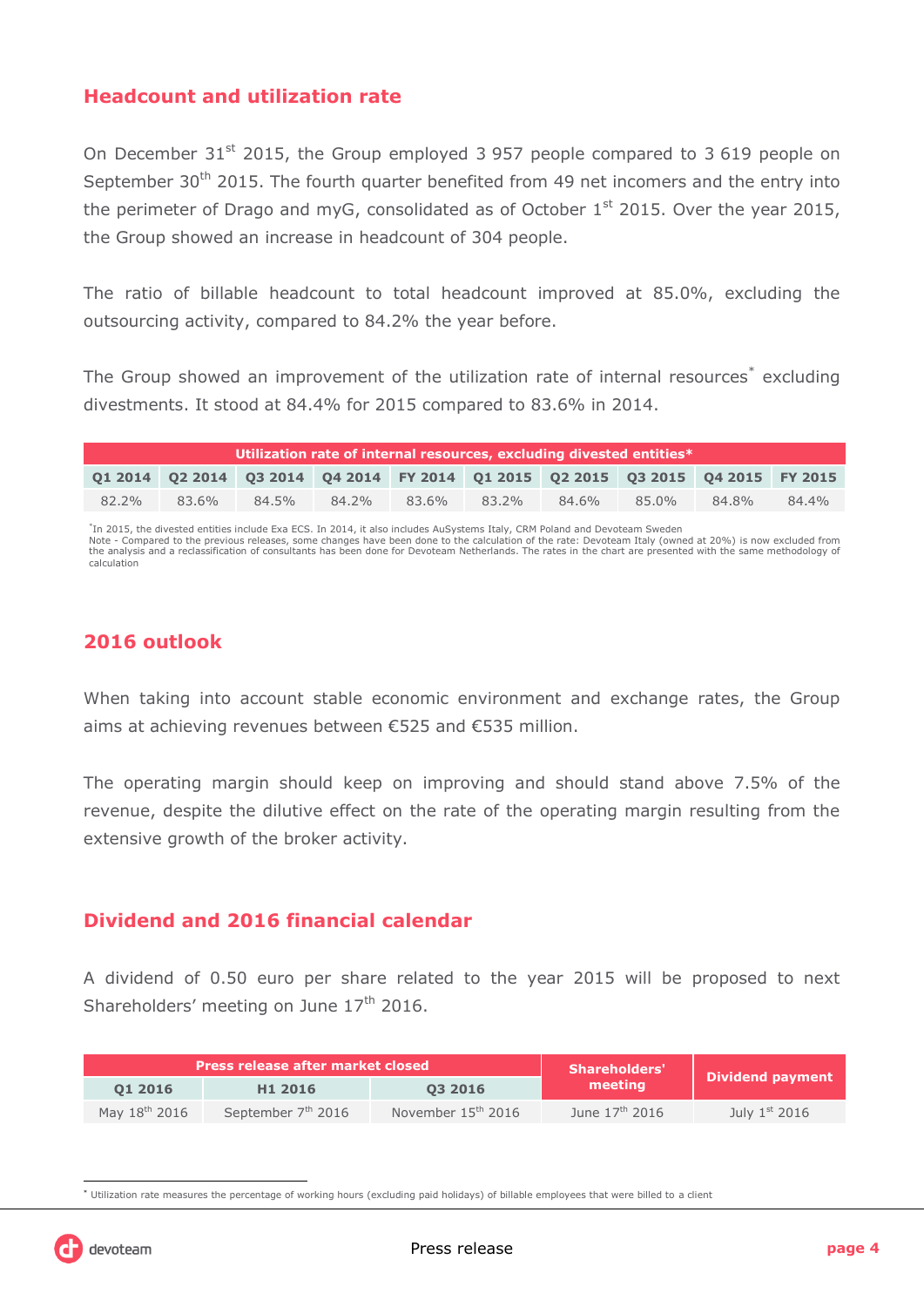# **Appendix**

| In millions of euros                                        | Q <sub>1</sub><br>2015 | Q <sub>1</sub><br>2014 | Q <sub>2</sub><br>2015 | Q <sub>2</sub><br>2014 | Q <sub>3</sub><br>2015 | Q <sub>3</sub><br>2014 | Q4<br>2015 | Q <sub>4</sub><br>2014 | <b>FY</b><br>2015 | <b>FY</b><br>2014 |
|-------------------------------------------------------------|------------------------|------------------------|------------------------|------------------------|------------------------|------------------------|------------|------------------------|-------------------|-------------------|
| <b>France</b>                                               | 51.1                   | 45.4                   | 50.8                   | 45.1                   | 48.6                   | 47.4                   | 57.3       | 55.6                   | 207.7             | 193.5             |
| Variation                                                   | 12.6%                  |                        | 12.5%                  |                        | $2.6\%$                |                        | $3.0\%$    |                        | 7.3%              |                   |
| L-f-I variation $(1)$                                       | $-0.4%$                |                        | 1.7%                   |                        | $5.3\%$                |                        | 4.8%       |                        | $3.0\%$           |                   |
| L-f-I variation <sup>(1)</sup> excl. $DVO^{(3)}$            | 10.2%                  |                        | 13.0%                  |                        | 15.9%                  |                        | 16.0%      |                        | 13.9%             |                   |
| <b>Rest of the world</b>                                    | 64.4                   | 63.6                   | 66.0                   | 62.0                   | 66.3                   | 57.7                   | 80.9       | 66.0                   | 277.6             | 249.3             |
| Variation                                                   | $1.2\%$                |                        | 6.3%                   |                        | 15.0%                  |                        | 22.7%      |                        | 11.4%             |                   |
| L-f-I variation $(1)$                                       | $7.0\%$                |                        | $7.2\%$                |                        | 13.9%                  |                        | 16.1%      |                        | 11.0%             |                   |
| L-f-I variation <sup>(1)</sup> excl. Between <sup>(2)</sup> | 4.2%                   |                        | 4.6%                   |                        | 11.0%                  |                        | 7.2%       |                        | $6.6\%$           |                   |
| <b>Total</b>                                                | 115.5                  | 109.0                  | 116.7                  | 107.2                  | 114.9                  | 105.0                  | 138.2      | 121.6                  | 485.3             | 442.8             |
| Variation                                                   | 5.9%                   |                        | 8.9%                   |                        | $9.4\%$                |                        | 13.7%      |                        | 9.6%              |                   |
| L-f-I variation $(1)$                                       | 3.9%                   |                        | 4.9%                   |                        | 10.0%                  |                        | 11.0%      |                        | 7.5%              |                   |
| L-f-I variation <sup>(1)</sup> excl. Between <sup>(2)</sup> | $2.1\%$                |                        | $3.2\%$                |                        | 8.2%                   |                        | 6.0%       |                        | 4.9%              |                   |
| L-f-I variation <sup>(1)</sup> excl. $DVO^{(3)}$            | $8.2\%$                |                        | 9.5%                   |                        | 14.8%                  |                        | 16.1%      |                        | 12.2%             |                   |

# **Activity evolution – quarterly revenue**

<sup>(1)</sup>At comparable perimeter and exchange rates<br><sup>(2)</sup>"Between", a subsidiary operating in the Netherlands on the market of sourcing of IT professionals, has a very volatile contribution to revenue since,<br>depending on the t revenues (3)Outsourcing business

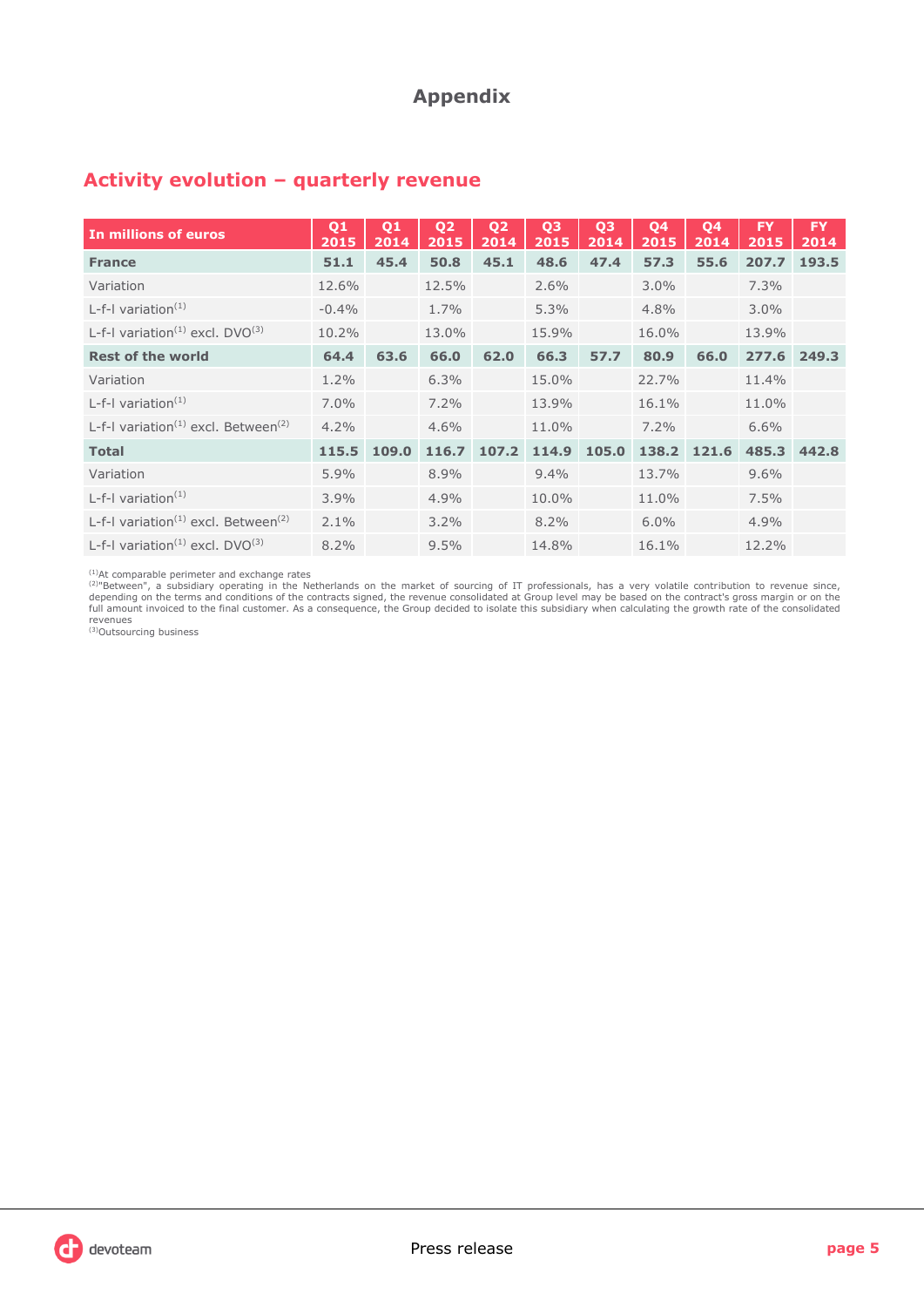| In millions of euros                                                                            | 01<br>2015 | 01<br>2014 | 02<br>2015               | 02<br>2014 | 03<br>2015               | 03<br>2014 | 04<br>2015     | 04<br>2014 | <b>FY</b><br>2015 | <b>FY</b><br>2014 |
|-------------------------------------------------------------------------------------------------|------------|------------|--------------------------|------------|--------------------------|------------|----------------|------------|-------------------|-------------------|
| <b>New Mediterranea</b><br>(Solutions France, Consulting France,<br>Tunisia)                    | 37.6       | 36.2       | 37.6                     | 35.7       | 35.1                     | 32.8       | 40.0           | 38.3       | 150.4             | 142.9             |
| Variation                                                                                       | 3.8%       |            | 5.5%                     |            | $7.1\%$                  |            | 4.6%           |            | 5.2%              |                   |
| L-f-I variation <sup>(1)</sup>                                                                  | 3.8%       |            | 5.4%                     |            | 7.0%                     |            | 4.5%           |            | 5.1%              |                   |
| <b>Northern Europe &amp; Belux</b><br>(United-Kingdom, Norway, Denmark,<br>Belgium, Luxembourg) | 26.2       | 25.7       | 27.0                     | 25.2       | 23.6                     | 22.9       | 28.2           | 25.7       | 105.1             | 99.5              |
| Variation                                                                                       | 1.9%       |            | 7.4%                     |            | 3.0%                     |            | 9.9%           |            | 5.6%              |                   |
| L-f-I variation $(1)$                                                                           | 1.7%       |            | 6.6%                     |            | $4.0\%$                  |            | 11.0%          |            | 5.8%              |                   |
| <b>Central Europe</b><br>(Germany, Switzerland, Czech Rep.,<br>Poland, Austria)                 | 13.0       | 11.4       | 12.3                     | 11.6       | 13.7                     | 11.7       | 15.0           | 13.3       | 53.9              | 48.0              |
| Variation                                                                                       | 14.6%      |            | 6.0%                     |            | 16.9%                    |            | 12.2%          |            | 12.4%             |                   |
| L-f-I variation $(1)$                                                                           | 13.0%      |            | 4.0%                     |            | 15.0%                    |            | 10.9%          |            | 10.7%             |                   |
| <b>Single entities</b><br>(S'team, Middle East, Netherlands excl.<br>Between, Spain)            | 16.6       | 13.1       | 16.8                     | 13.3       | 18.6                     | 13.1       | 19.7           | 16.8       | 71.7              | 56.3              |
| Variation                                                                                       | 26.9%      |            | 26.2%                    |            | 42.1%                    |            | 17.0%          |            | 27.3%             |                   |
| L-f-I variation <sup>(1)</sup>                                                                  | 19.4%      |            | 18.2%                    |            | 33.1%                    |            | 11.8%          |            | 20.0%             |                   |
| Others $(2)$                                                                                    | 21.0       | 15.8       | 23.0                     | 17.9       | 23.8                     | 22.7       | 35.3           | 26.3       | 103.2             | 82.6              |
| Variation                                                                                       | 32.9%      |            | 28.7%                    |            | 5.2%                     |            | 34.3%          |            | 24.8%             |                   |
| L-f-I variation $(1)$                                                                           | $-5.6%$    |            | $-7.1%$                  |            | 5.3%                     |            | 20.3%          |            | 5.3%              |                   |
| L-f-I variation <sup>(1)</sup> excl. Between <sup>(3)</sup>                                     | 33.3%      |            | 34.9%                    |            | 10.0%                    |            | $-7.3%$        |            | 18.0%             |                   |
| L-f-I variation <sup>(1)</sup> excl. DVO <sup>(4)</sup>                                         | 30.8%      |            | 24.5%                    |            | 30.6%                    |            | 51.4%          |            | 36.2%             |                   |
| Divestments <sup>(5)</sup>                                                                      | 1.1        | 6.8        | $\overline{\phantom{a}}$ | 3.6        | $\overline{\phantom{a}}$ | 1.8        | $\overline{a}$ | 1.2        | 1.1               | 13.4              |
| <b>Total</b>                                                                                    | 115.5      | 109.0      | 116.7                    | 107.2      | 114.9                    | 105.0      | 138.2          | 121.6      | 485.3             | 442.8             |
| Variation                                                                                       | 5.9%       |            | 8.9%                     |            | $9.4\%$                  |            | 13.7%          |            | 9.6%              |                   |
| L-f-I variation $(1)$                                                                           | 3.9%       |            | 4.9%                     |            | 10.0%                    |            | 11.0%          |            | 7.5%              |                   |
| L-f-I variation <sup>(1)</sup> excl. Between <sup>(3)</sup>                                     | 2.1%       |            | 3.2%                     |            | 8.2%                     |            | 6.0%           |            | 4.9%              |                   |
| L-f-I variation <sup>(1)</sup> excl. DVO <sup>(4)</sup>                                         | 8.2%       |            | 9.5%                     |            | 14.8%                    |            | 16.1%          |            | 12.2%             |                   |

<sup>(1)</sup>At comparable perimeter and exchange rates  $(2)$ Of which contribution of the acquisitions:

| Or which contribution of the acquisitions:                           |        |        |                          |                          |            |            |            |            |      |      |
|----------------------------------------------------------------------|--------|--------|--------------------------|--------------------------|------------|------------|------------|------------|------|------|
| In millions of euros                                                 | 2015   | 2014   | Q <sub>2</sub><br>2015   | Q2<br>2014               | Q3<br>2015 | QЗ<br>2014 | Q4<br>2015 | Q4<br>2014 | 2015 | 2014 |
| <b>Acquisitions</b>                                                  | 5.9    | $\sim$ | 6.3                      | $\overline{\phantom{a}}$ | 6.1        | 4.4        | 12.0       | 5.3        | 30.3 | 9.7  |
| Axance and gPartner, consolidated as of July<br>1 <sup>st</sup> 2014 | 5.9    |        | 6.3                      | $\sim$                   | 6.1        | 4.4        | 8.2        | 5.3        | 26.5 | 9.7  |
| Drago and myG, consolidated as of October<br>$1^{st}$ 2015           | $\sim$ | $\sim$ | $\overline{\phantom{a}}$ | $\sim$                   |            | $\sim$     | 3.8        | $\equiv$   | 3.8  |      |

<sup>(3)</sup>"Between", a subsidiary operating in the Netherlands on the market of sourcing of IT professionals, has a very volatile contribution to revenue since,<br>depending on the terms and conditions of the contracts signed, the revenues (4)Outsourcing business in France

<sup>(5)</sup>In 2015, Divestments include Exa ECS. In 2014, it also includes AuSystems Italy, CRM Poland and Devoteam Sweden

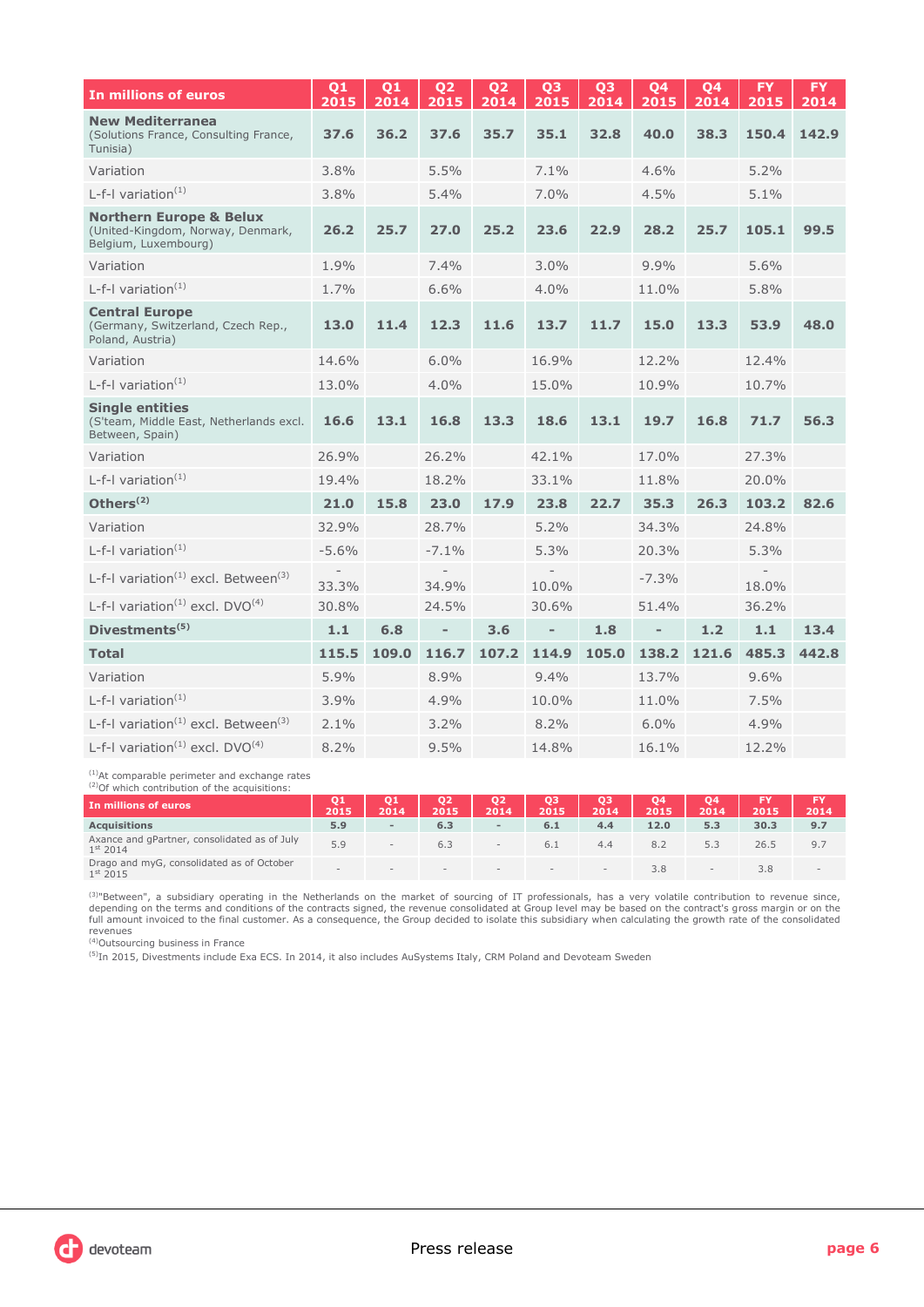# **Activity evolution – Full-year revenue and operating margin**

| In millions of euros                                  | <b>Group</b><br>contribution<br>2015 | <b>Operating</b><br>margin<br>2015 | In $%$ of<br><b>Group</b><br><b>contribution</b><br>2015 | <b>Group</b><br><b>contribution</b><br>2014 | <b>Operating</b><br>margin<br>2014 | In $%$ of<br><b>Group</b><br>contribution<br>2014 |
|-------------------------------------------------------|--------------------------------------|------------------------------------|----------------------------------------------------------|---------------------------------------------|------------------------------------|---------------------------------------------------|
| <b>France</b>                                         | 207.7                                | 17.6                               | 8.5%                                                     | 193.5                                       | 12.1                               | 6.2%                                              |
| Variation                                             | 7.3%                                 | 45.8%                              |                                                          |                                             |                                    |                                                   |
| L-f-I variation $(1)$                                 | 3.0%                                 |                                    |                                                          |                                             |                                    |                                                   |
| L-f-I variation <sup>(1)</sup> excl. $DVO^{(3)}$      | 13.9%                                |                                    |                                                          |                                             |                                    |                                                   |
| <b>Rest of the world</b>                              | 277.6                                | 16.3                               | 5.9%                                                     | 249.3                                       | 10.1                               | 4.0%                                              |
| Variation                                             | 11.4%                                | 61.5%                              |                                                          |                                             |                                    |                                                   |
| L-f-I variation $(1)$                                 | 11.0%                                |                                    |                                                          |                                             |                                    |                                                   |
| L-f-I variation $(1)$ excl.<br>Between <sup>(2)</sup> | 6.6%                                 |                                    |                                                          |                                             |                                    |                                                   |
| <b>Total</b>                                          | 485.3                                | 33.9                               | 7.0%                                                     | 442.8                                       | 22.1                               | 5.0%                                              |
| Variation                                             | 9.6%                                 | 53.0%                              |                                                          |                                             |                                    |                                                   |
| L-f-I variation $(1)$                                 | 7.5%                                 |                                    |                                                          |                                             |                                    |                                                   |
| L-f-I variation $(1)$ excl.<br>Between <sup>(2)</sup> | 4.9%                                 |                                    |                                                          |                                             |                                    |                                                   |
| L-f-I variation <sup>(1)</sup> excl. $DVO^{(3)}$      | 12.2%                                |                                    |                                                          |                                             |                                    |                                                   |

<sup>(1)</sup>At comparable perimeter and exchange rates<br><sup>(2)</sup>"Between", a subsidiary operating in the Netherlands on the market of sourcing of IT professionals, has a very volatile contribution to revenue since,<br>depending on the t revenues (3)Outsourcing business

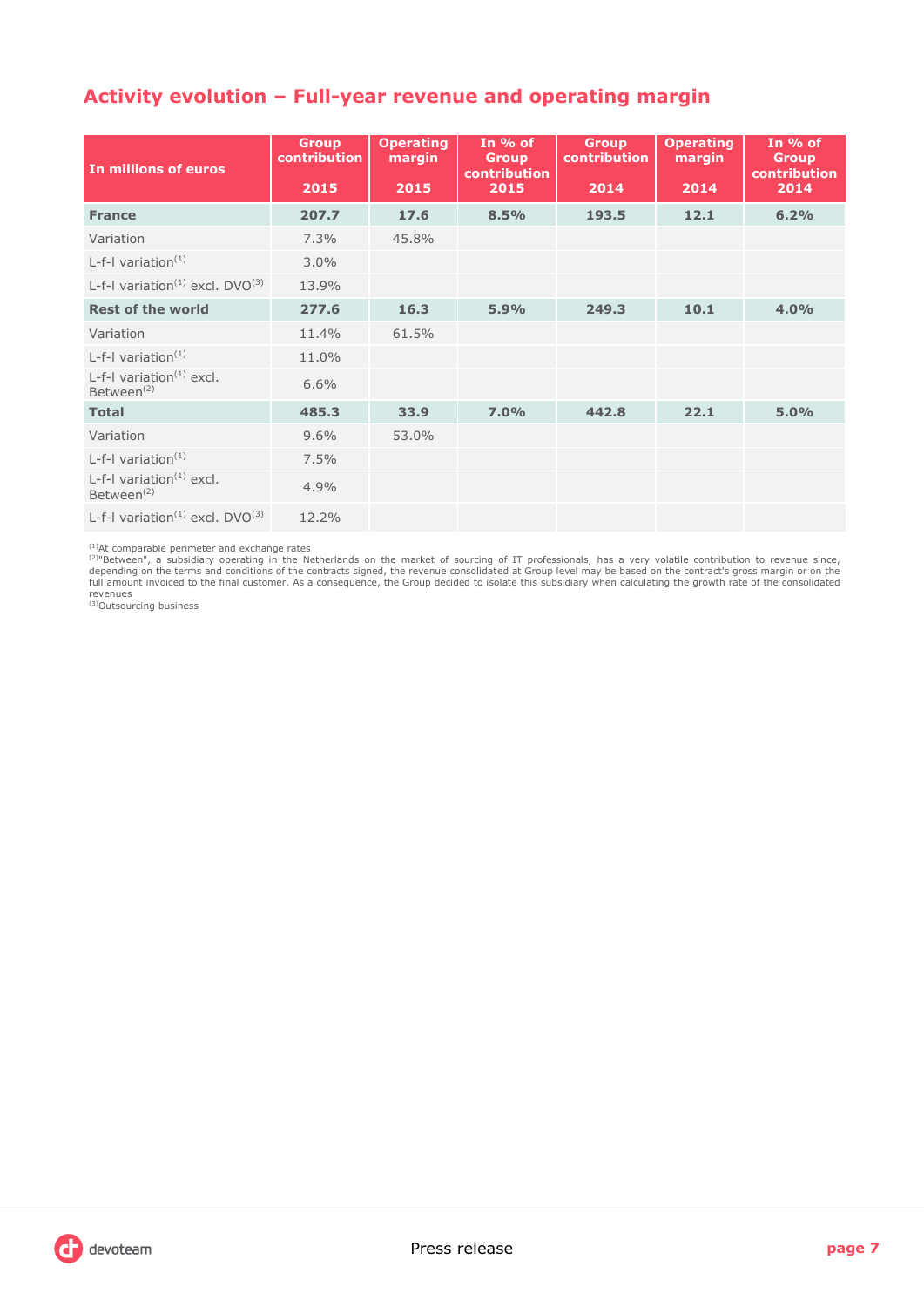| In millions of euros                                                                               | <b>Group</b><br><b>contribution</b> | <b>Operating</b><br>margin | In % of<br><b>Group</b><br>contribution | <b>Group</b><br><b>contribution</b> | <b>Operating</b><br>margin | In % of<br><b>Group</b><br>contribution |
|----------------------------------------------------------------------------------------------------|-------------------------------------|----------------------------|-----------------------------------------|-------------------------------------|----------------------------|-----------------------------------------|
|                                                                                                    | 2015                                | 2015                       | 2015                                    | 2014                                | 2014                       | 2014                                    |
| <b>New Mediterranea</b><br>(Solutions France, Consulting<br>France, Tunisia)                       | 150.4                               | 14.6                       | 9.7%                                    | 142.9                               | 11.4                       | 7.9%                                    |
| Variation                                                                                          | 5.2%                                | 28.4%                      |                                         |                                     |                            |                                         |
| L-f-I variation $(1)$                                                                              | 5.1%                                |                            |                                         |                                     |                            |                                         |
| <b>Northern Europe &amp; Belux</b><br>(United-Kingdom, Norway,<br>Denmark, Belgium,<br>Luxembourg) | 105.1                               | 6.8                        | 6.5%                                    | 99.5                                | 4.1                        | 4.2%                                    |
| Variation                                                                                          | 5.6%                                | 64.0%                      |                                         |                                     |                            |                                         |
| L-f-I variation $(1)$                                                                              | 5.8%                                |                            |                                         |                                     |                            |                                         |
| <b>Central Europe</b><br>(Germany, Switzerland, Czech<br>Rep., Poland, Austria)                    | 53.9                                | 3.2                        | 5.8%                                    | 48.0                                | 1.7                        | 3.6%                                    |
| Variation                                                                                          | 12.4%                               | 80.9%                      |                                         |                                     |                            |                                         |
| L-f-I variation $(1)$                                                                              | 10.7%                               |                            |                                         |                                     |                            |                                         |
| <b>Single entities</b><br>(S'team, Middle East,<br>Netherlands excl. Between,<br>Spain)            | 71.7                                | 8.8                        | 12.3%                                   | 56.3                                | 5.3                        | 9.3%                                    |
| Variation                                                                                          | 27.3%                               | 67.4%                      |                                         |                                     |                            |                                         |
| L-f-I variation $(1)$                                                                              | 20.0%                               |                            |                                         |                                     |                            |                                         |
| <b>Others</b>                                                                                      | 103.2                               | 0.4                        | 0.3%                                    | 82.6                                | 1.2                        | 1.5%                                    |
| Variation                                                                                          | 24.8%                               | $-70.6%$                   |                                         |                                     |                            |                                         |
| L-f-I variation $(1)$                                                                              | 5.3%                                |                            |                                         |                                     |                            |                                         |
| L-f-I variation $(1)$ excl.<br>Between <sup>(2)</sup>                                              | $-18.0%$                            |                            |                                         |                                     |                            |                                         |
| L-f-I variation <sup>(1)</sup> excl. $DVO^{(3)}$                                                   | 36.2%                               |                            |                                         |                                     |                            |                                         |
| Divestments <sup>(4)</sup>                                                                         | 1.1                                 | 0.2                        | 18.6%                                   | 13.4                                | (1.6)                      | $-11.7%$                                |
| <b>Total</b>                                                                                       | 485.3                               | 33.9                       | 7.0%                                    | 442.8                               | 22.1                       | 5.0%                                    |
| Variation                                                                                          | 9.6%                                | 53.0%                      |                                         |                                     |                            |                                         |
| L-f-I variation <sup>(1)</sup>                                                                     | 7.5%                                |                            |                                         |                                     |                            |                                         |
| L-f-I variation $^{(1)}$ excl.<br>Between <sup>(2)</sup>                                           | 4.9%                                |                            |                                         |                                     |                            |                                         |
| L-f-I variation <sup><math>(1)</math></sup> excl. DVO $^{(3)}$                                     | 12.2%                               |                            |                                         |                                     |                            |                                         |

<sup>(1)</sup>At comparable perimeter and exchange rates<br><sup>(2)</sup>"Between", a subsidiary operating in the Netherlands on the market of sourcing of IT professionals, has a very volatile contribution to revenue since,<br>depending on the t

revenues (3)Outsourcing business

(4)In 2015, Divestments include Exa ECS. In 2014, it also includes AuSystems Italy, CRM Poland and Devoteam Sweden

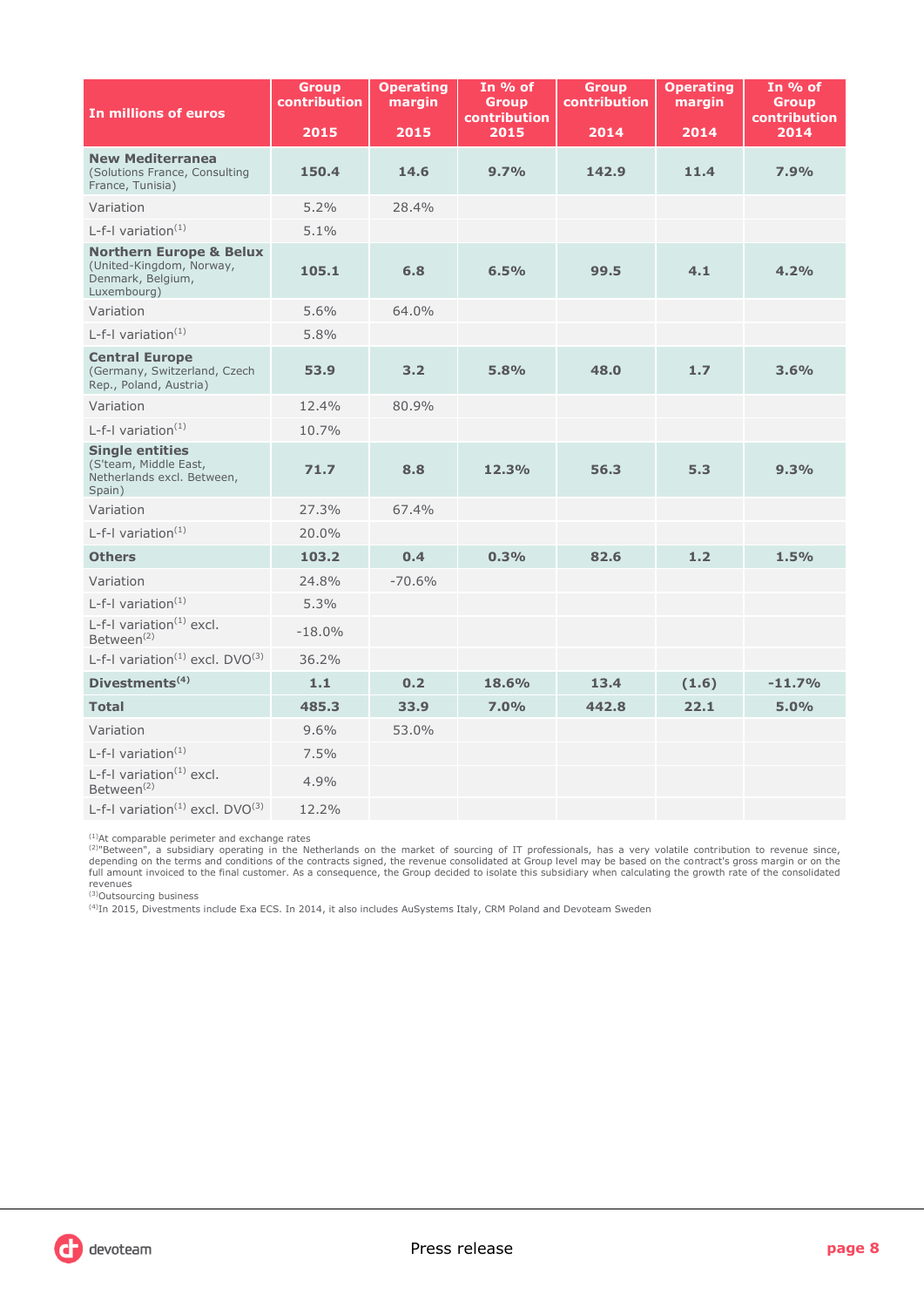# **Net debt**

| In millions of euros                                           | 31.12.2015 | 31.12.2014 |
|----------------------------------------------------------------|------------|------------|
| Short-term investments                                         | 15.0       | 0.0        |
| Cash at bank*                                                  | 57.5       | 40.4       |
| Bank overdrafts (liability)                                    | (1.5)      | (5.8)      |
| <b>Cash and cash equivalents</b>                               | 71.0       | 34.7       |
| <b>Cash management assets</b>                                  | 2.5        | 2.2        |
| <b>Bonds</b>                                                   | (29.7)     |            |
| Obligations under finance leases                               | (1.6)      | (2.7)      |
| Draw-downs on bank and similar facilities and other borrowings | (0.6)      | (0.1)      |
| <b>Long-term borrowings</b>                                    | (32.0)     | (2.8)      |
| <b>Bonds</b>                                                   | (0.4)      |            |
| Obligations under finance leases                               | (1.0)      | (1.7)      |
| Draw-downs on bank and similar facilities and other borrowings | (0.1)      | (2.9)      |
| <b>Short-term borrowings</b>                                   | (1.5)      | (4.6)      |
| <b>Total borrowings</b>                                        | (33.5)     | (7.4)      |
| Derivative instruments                                         |            |            |
| <b>Net cash</b>                                                | 40.0       | 29.5       |
| <b>Total Equity</b>                                            | 131.2      | 115.6      |
| <b>Debt to Equity Ratio</b>                                    | 30.5%      | 25.5%      |

\*Including factoring position (net of deposit) for €18.5 million on December 31st 2015 and €17.9 million on December 31st 2014

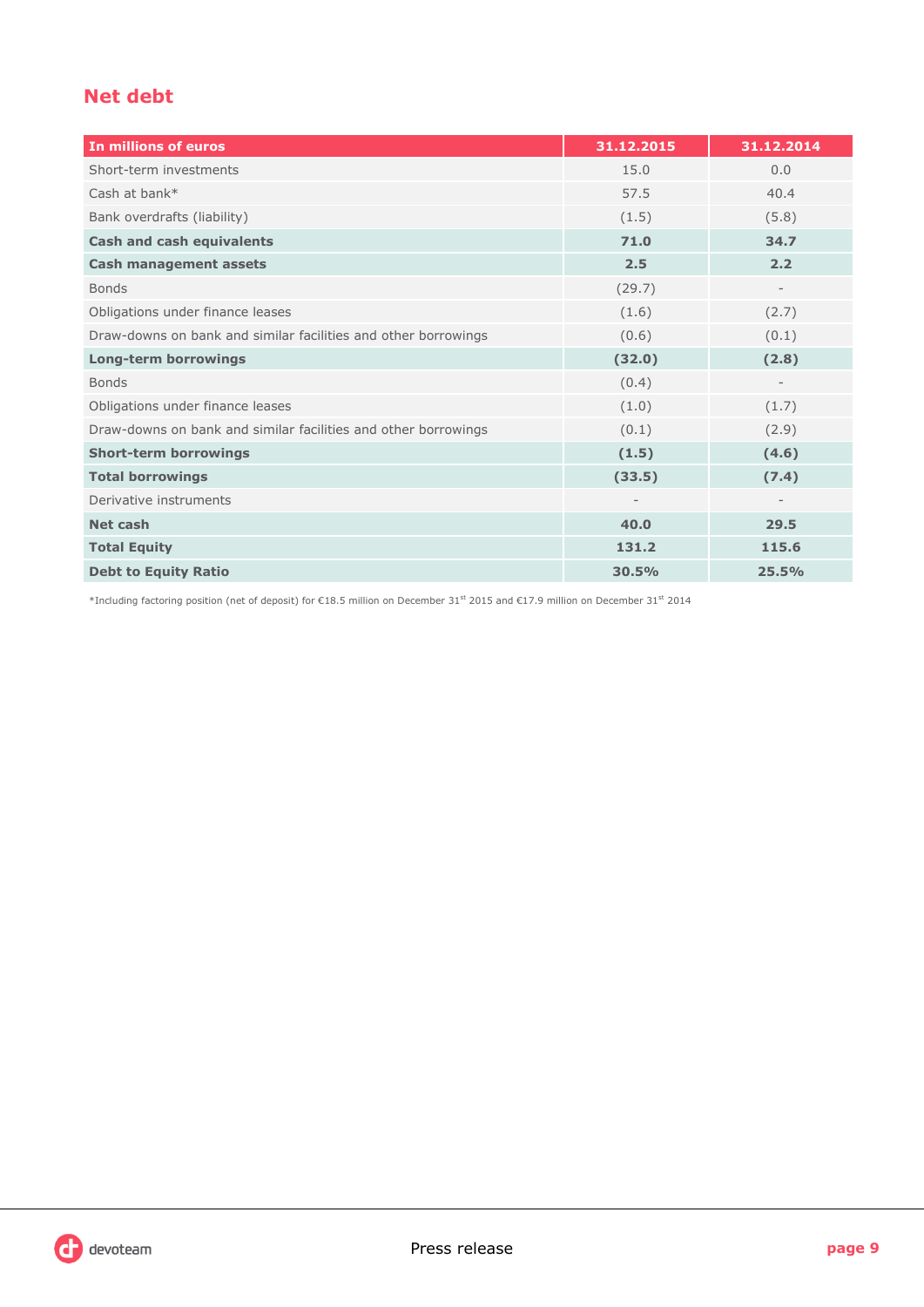# **Pro forma information on revenue**

| In millions of euros            | <b>FY 2014</b><br>restated $(1)$ | <b>FY 2014</b><br>presented <sup>(2)</sup> |
|---------------------------------|----------------------------------|--------------------------------------------|
| <b>New Mediterranea</b>         | 142.9                            | 149.6                                      |
| Northern Europe & Belux(3)      | 99.5                             | 51.1                                       |
| <b>Central Europe</b>           | 48.0                             | 48.0                                       |
| <b>Middle East &amp; Turkey</b> | $\overline{\phantom{a}}$         | 21.8                                       |
| <b>Single entities</b>          | 56.3                             | 57.0                                       |
| <b>Others</b>                   | 82.6                             | 107.6                                      |
| <b>Divestments</b>              | 13.4                             | 7.7                                        |

<sup>(1)</sup>Reclassification of Devoteam Morocco from the segment "New Mediterranea" to the segment "Others"

Reclassification of Devoteam Belgium and Devoteam Luxembourg from the segment "Single entities" to the segment "Northern Europe & Belux"

Reclassification of Fornebu from the segment "Others" to the segment "Northern Europe & Belux"

Reclassification of Devoteam Middle East from the segment "Middle East & Turkey" to the segment "Single entities"

Reclassification of Devoteam Turkey from the segment "Middle East & Turkey" to the segment "Others"

Reclassification of S'team from the segment "Others" to the segment "Single entities"

Reclassification of Exa ECS from the segment "Others" to the segment "Divestments"

(2)In the FY 2014 press release

<sup>(3)</sup>"Northern Europe" in the FY 2014 press release

# **Pro forma information on operating margin**

| In millions of euros            | <b>FY 2014</b><br>restated $(1)$ | <b>FY 2014</b><br>presented <sup>(2)</sup> |
|---------------------------------|----------------------------------|--------------------------------------------|
| <b>New Mediterranea</b>         | 11.4                             | 11.4                                       |
| Northern Europe & Belux(3)      | 4.1                              | 1.8                                        |
| <b>Central Europe</b>           | 1.7                              | 1.7                                        |
| <b>Middle East &amp; Turkey</b> | $\overline{\phantom{0}}$         | 1.6                                        |
| <b>Single entities</b>          | 5.3                              | 1.8                                        |
| <b>Others</b>                   | 1.2                              | 4.1                                        |
| <b>Divestments</b>              | (1.6)                            | (0.4)                                      |

<sup>(1)</sup>Reclassification of Devoteam Morocco from the segment "New Mediterranea" to the segment "Others"

Reclassification of Devoteam Belgium and Devoteam Luxembourg from the segment "Single entities" to the segment "Northern Europe & Belux" Reclassification of Fornebu from the segment "Others" to the segment "Northern Europe & Belux"

Reclassification of Devoteam Middle East from the segment "Middle East & Turkey" to the segment "Single entities"

Reclassification of Devoteam Turkey from the segment "Middle East & Turkey" to the segment "Others"

Reclassification of S'team from the segment "Others" to the segment "Single entities"

Reclassification of Exa ECS from the segment "Others" to the segment "Divestments"

(2)In the FY 2014 press release

<sup>(3)</sup>"Northern Europe" in the FY 2014 press release